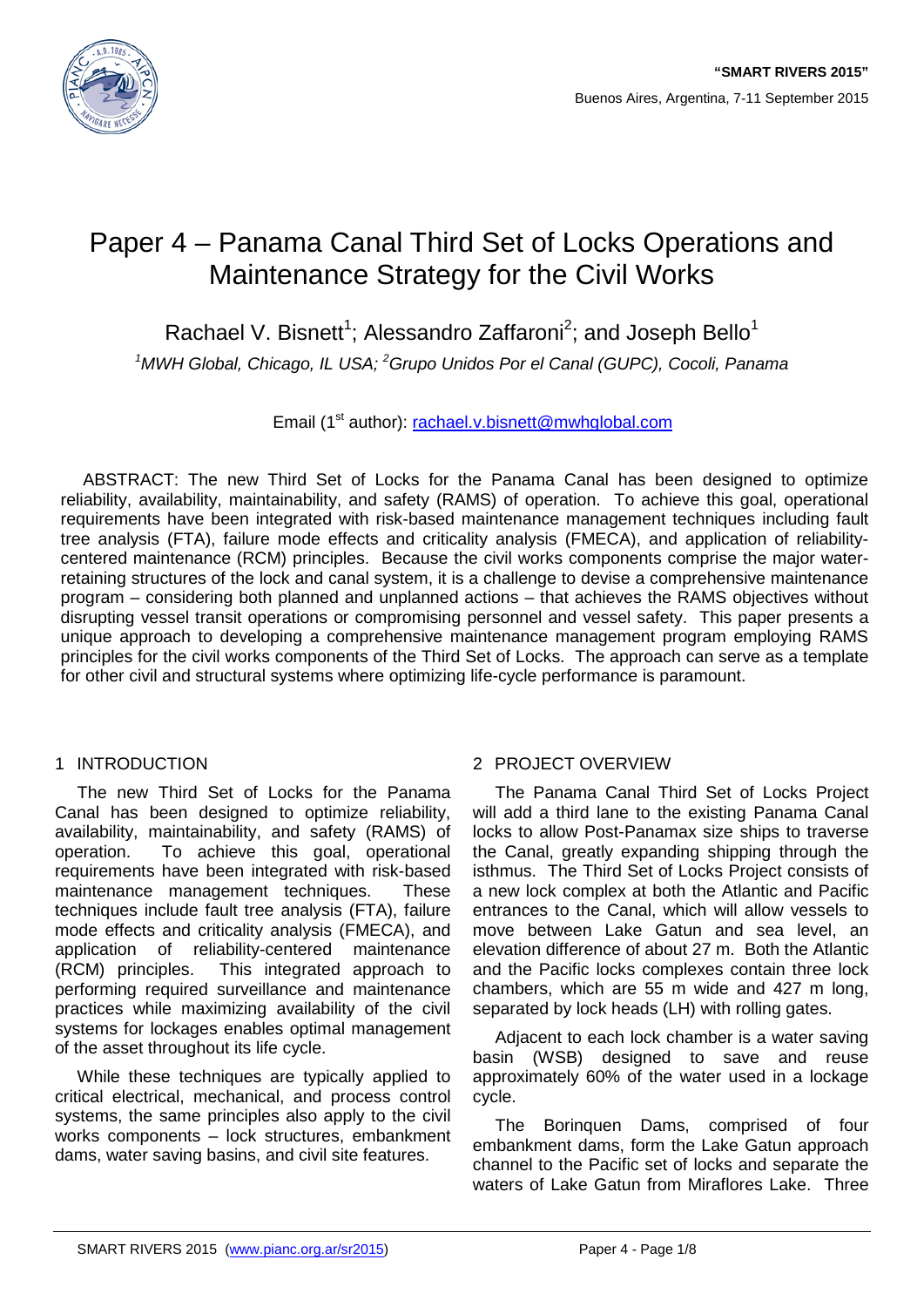

of the dams, 2E, 1W, and 2W, are included in the scope of work for the Third Set of Locks Project.

[Figure 1](#page-1-0) presents a rendering of the Pacific Locks Complex features. The Atlantic Locks Complex layout mirrors the Pacific layout, however the Borinquen Dams are only present at the Pacific Locks Complex.

The existing Panama Canal locks feature two identical lanes which allow one lane to be taken out of operation to accommodate maintenance or repairs. The Third Set of Locks however, consists of a single lane. Although the Third Set of Locks includes redundancies in the filling and emptying systems (e.g. culverts and valves), and even the gates, reliability, availability, and ease of maintenance of the civil components is critical to successful operation.

## 3 AVAILABILITY REQUIREMENTS

Each lock complex is required to be operational at least 99.6% of the time each month. Therefore,

the development of maintenance philosophy is driven not only by the charasteristics of the system, but also by the availability requirements. System control software has the greatest effect on availability, largely because unplanned software outages are likely to occur, and therefore need to be more carefully factored into availability computations.

The design of civil works utilizing international design standards and appropriate factors of safety, coupled with dedicated construction quality control, is a primary reason that unplanned outages due to civil components were considered to have a negligible influence on availability computations. Subjectively, unplanned outages due to civil works could be described as very unlikely to virtually impossible with corresponding probabilities of occurrence of 0.01 to 0.001 (USACE and USBR, 2012). Natural occurrences such as significant seismic events are categorized as force majeure events, so outages due to such events are similarly not incorporated into the availability computations.

<span id="page-1-0"></span>

**Figure 1: Pacific Locks Complex Rendering**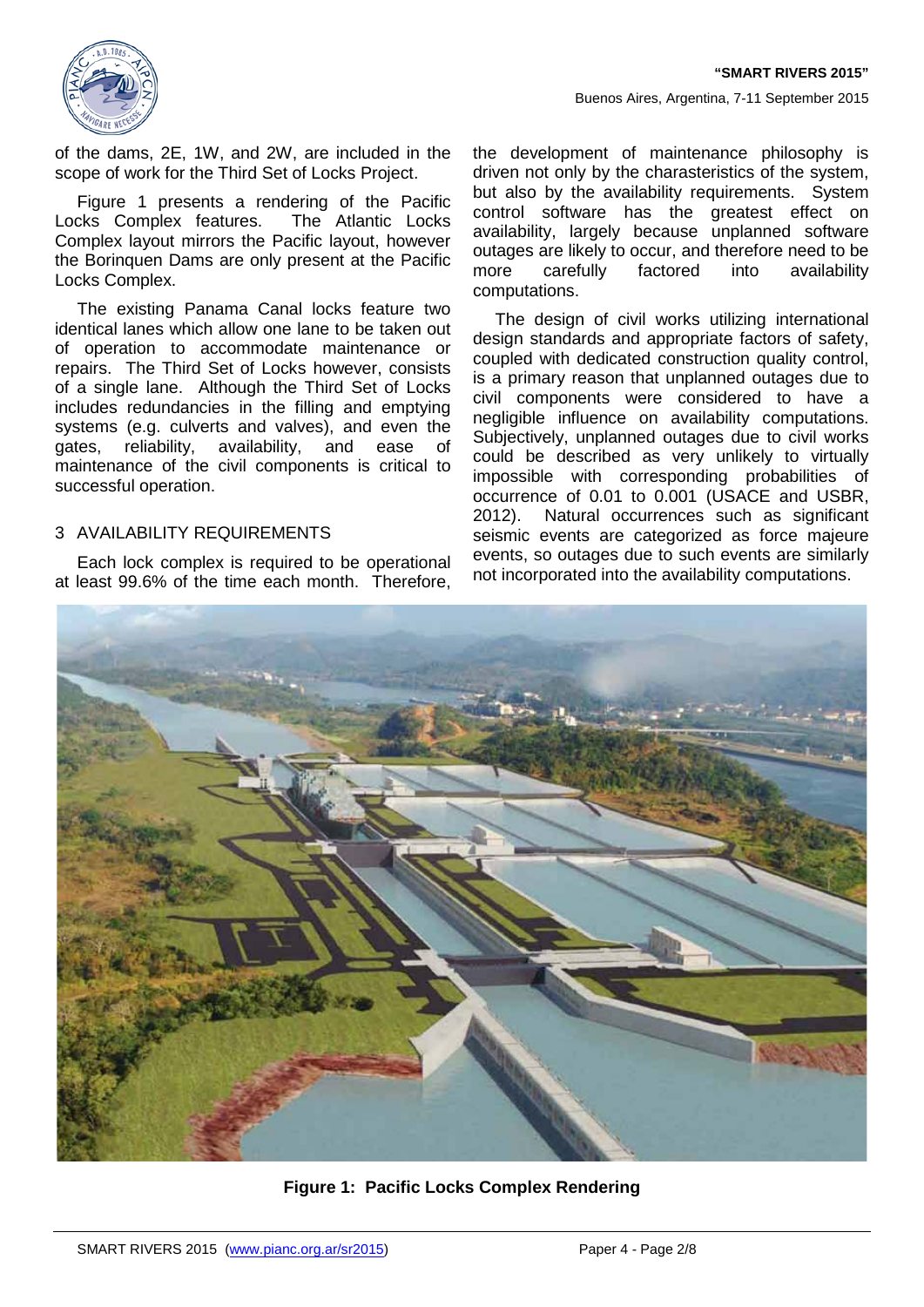

On the other hand, civil works components contribute substantially to the scheduled outage portion of availability computations. As discussed in more detail within this paper, scheduled outages for civil works arise from planned inspections of normally inaccessible (e.g. submerged) components and owing to the reliability-centered maintenance (RCM) philosophy that any maintenance designed to prevent an outage is condition based.

## 4 MAINTENANCE MANAGEMENT TECHNIQUES

Maintenance management techniques utilized in the development of the Third Set of Locks maintenance program include fault tree analyses (FTA); failure modes, effects, and criticality analyses (FMECA); and application of RCM principles. A system breakdown structure (SBS) was developed to organize each locks complex into systems, subsystems, and components for application of the maintenance management practices. The Third Set of Locks is comprised of eleven (11) major systems and eighteen (18) other systems.

[Figure 2](#page-2-0) presents an example SBS for lock system structures, one (1) of the eleven (11) major systems.



<span id="page-2-0"></span>**Figure 2: Example SBS for Lock System Structures**

## *4.1 Fault tree analyses*

The FTA is a "top-down" evaluation of a system or sub-system that begins with failure or malfunction of the system and ends with identification of root causes contributing to the system failure. Logic gates are used to define the path through the fault tree. Frequently, probability of failure of the system

or subsystem will be computed using a fault tree that identifies the probability of occurrence and propagation of a root cause; the sum of probabilities in a FTA describes the probability of failure of the system or sub-system.

During the design process, fault trees are particularly beneficial to identify critical components of a system that may require additional analyses, redundancies, or special monitoring during operation.

A FTA was performed for each subsystem determined by the SBS. A conceptual example of the lock chambers subsystem fault tree is provided in Figure 3.

The top event in this fault tree describes the subsystem failure of "lock unavailable". The top event was determined by the basic function of the subsystem. The function of the lock chambers is to maintain a certain hydraulic geometry such that vessels can transit the canal.

The "or" gate below the top event indicates that the lock could become unavailable as a result of the occurrence of more than one series of events. The "or" gate leads to "geometry change" which is an intermediate event that describes the failure progression. Geometry change can be caused by lack of inspection coupled ("and" gate) with one of the following root causes: accumulation of sediment in the lock chambers; erosion or scour of the chamber floors or walls; differential movement of the lock chamber monoliths; or elevated water in the backfill. The condition-based maintenance program is designed to monitor the system for evidence of the potential root causes and perform early intervention to prevent a worsening that could lead to failure.

## *4.2 Failure modes, effects, and criticality analyses*

The FMECA describes the effects, or indicators, and criticality of the root causes, or failure modes, identified in the FTA.

In the context of civil works, the indicators of a failure mode provide guidance for operations and maintenance (O&M) staff to identify the occurrence of a failure mode which is either in progress or has already occurred.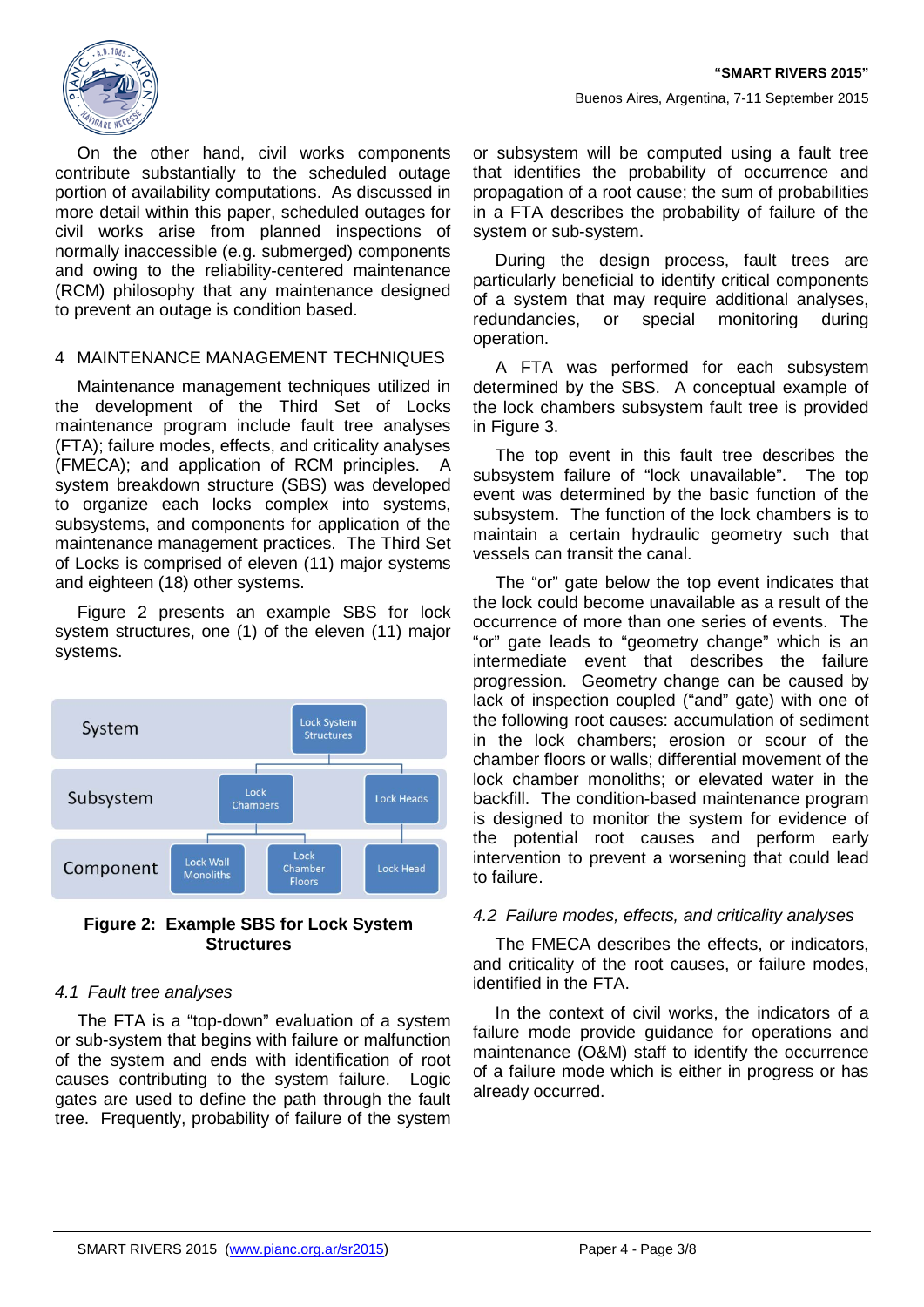



**Figure 3: Lock Chambers Conceptual Fault Tree Analysis**

<span id="page-3-0"></span>Criticality can be defined in many ways, which may vary by project and stakeholder concerns. For the Third Set of Locks, criticality was ranked on a scale of I through IV in accordance with US Department of Defense MIL-STD-882D (2000) guidance which considers injury or death of employees or the public; economic loss; and environmental consequences. A Category I event has catastrophic consequences, while a Category IV event is negligible.

The assignment of criticality ranking varied by system or subsystem. For the lock chambers subsystem, the criticality ranking for each failure mode was assigned on the basis of potential to impact lock operations.

Taking the sediment build-up example event from [Figure 3,](#page-3-0) there are actually two root causes that have to occur in order for the failure mode to propagate; sediment needs to accumulate and inspections fail to occur that would identify the accumulation. The effects identified from the occurrence of the root cause include notable debris

or sediment buildup which could also manifest as insufficient draft for vessels. This root cause was assigned a criticality ranking of III, indicating that it is a marginal event with loss exceeding \$10K but less than \$200K.

Some subsystems will not cause a stop in lock operations therefore, the criteria to assign criticality considered impact at the subsystem level instead of potential to impact lock operations. For example, the Third Set of Locks are designed to function without the Water Saving Basins (WSB), however frequent or extended outages of the basins would be costly in terms of water usage.

[Figure 4](#page-4-0) is a simplified FTA for the WSB subsystem. It shows that the WSB could be rendered unavailable due to failure of one or more of the basin components: concrete elements; underdrainage system; or earthen berms. In this example, the criticality was assigned based on repair cost, which takes into account likely duration of the outage.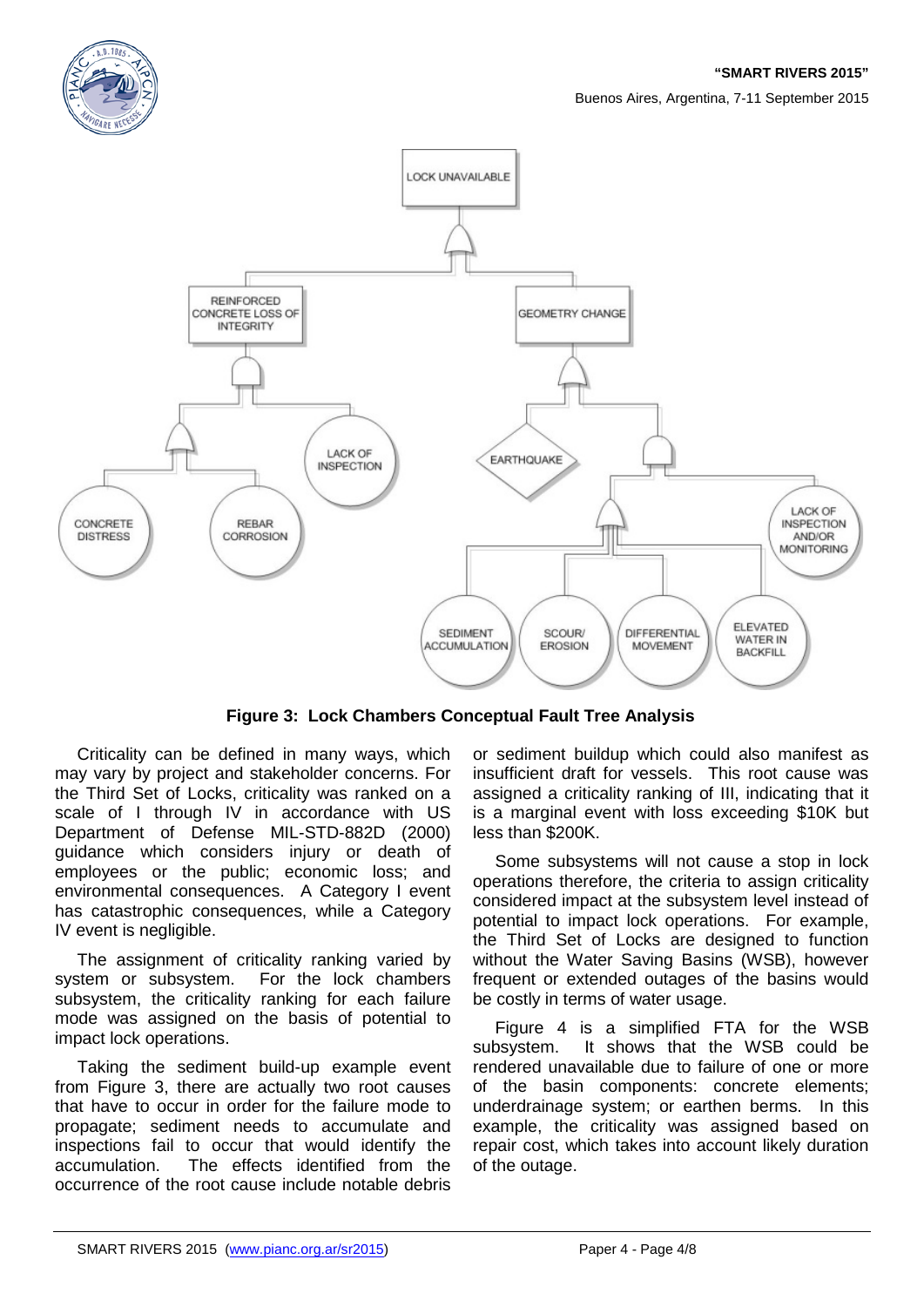



## <span id="page-4-0"></span>**Figure 4: WSB Conceptual Fault Tree Analysis**

## *4.3 Reliability-centered maintenance*

The objective of RCM is to optimize the maintenance of an asset. RCM strategies include run to failure maintenance; fixed time maintenance; and condition based maintenance. The effects/indicators and criticality of the failure modes identifed from the FMECA are used to inform the selection of RCM strategy for each asset.

Run to failure maintenance is applicable to those components where early detection of a failure or deterioration is not possible; or failure of the component is not critical to overall system availability. Fixed time maintenance is applicable to those components that have known durations of effectiveness such that regular intervals of maintenance efforts can be scheduled to prevent deterioration or failure of the component. Condition based maintenance relies on inspections to determine the condition of components and requires maintenance efforts to be scheduled as necessary based on the observed condtions.

For both the Lock Chambers and WSB, condition based maintenance is most applicable. In the case of the accumulated sediment example from Figure 3, inspections will be used to evaluate accumulation of sediment. Based on the amount of sediment observed in the regular inspections, maintenance can be scheduled to prevent excessive sediment buildup and minimize interference with lock operations.

## 5 MAINTENANCE MASTER MANUAL

Maintenance requirements for Third Set of Locks systems and components are grouped into preventive or corrective maintenance programs (manuals) based on the results of the FTA, FMECA, and RCM determination.

Preventive maintenance for the Project's civil components includes inspections, periodic

maintenance, predictive maintenance (through monitoring instrumentation), and documentation of the condition of system components. Corrective maintenance typically incorporates necessary maintenance identified through the inspections and monitoring.

Both preventive and corrective maintenance are opportunities for intervention to prevent a root cause from propagating up the fault tree toward a failure mode.

#### *5.1 Preventive maintenance - inspections*

Fixed-time inspections are part of the preventive maintenance program and consist of a program of routine and comprehensive inspections.

Routine inspections are performed daily by operations staff as a part of their normal duties. Routine inspections are considered the first-line of defense against potential development of failure modes. The success of the routine inspection program relies on the experience of operations personnel identifying something that looks different or out of place from what they are accustomed to seeing on a daily basis. If something out of the ordinary is noted, the staff member is required to document the observation for follow-up.

Comprehensive inspections are more detailed inspections performed by knowledgeable and trained engineers at standard time intervals.

During a comprehensive inspection for normally visible (i.e. not submerged) features, the inspector uses a checklist to walk through a standard series of observations for each feature. The checklists are constructed so that any positive ("yes") response requires additional comments, description, and follow-up. Additionally, care is taken to particularly observe any previous repairs or positive responses for a feature.

Comprehensive inspections for normally submerged features (e.g. most of the lock chambers) require specialized tools to avoid unwatering the locks. Side-scan sonar is ideally suited since it is a widely available technology that provides visibility of underwater features and can be deployed with only minor planned interruption to lock operations.

## *5.2 Preventive maintenance - monitoring*

Preventive maintenance also includes necessary instrumentation monitoring to evaluate performance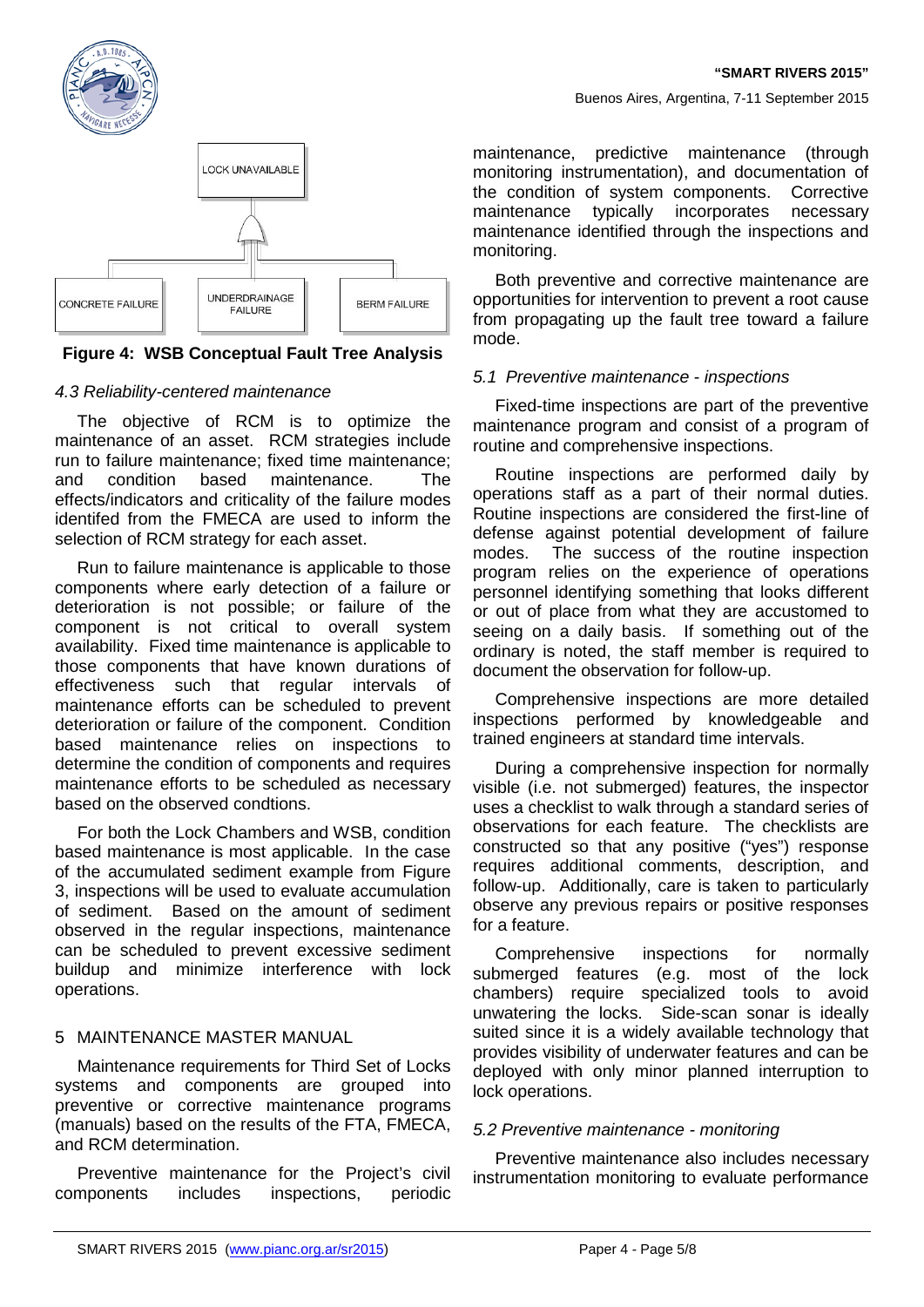

of the systems. Instrumentation for the civil works includes piezometers, survey monuments, water level measurement wells, and accelerometers. Certain instruments are connected to an automatic data acquisition system that will record readings at set intervals, while many instruments will require manual readings.

The instruments each have action levels and threshold values established to aid in the interpretation of readings following guidance from Chapter 14 of the US Federal Energy Regulatory Commission's (FERC) Engineering Guidelines for the Evaluation of Hydropower Projects (2005).

A reading that reaches an action level indicates a significant departure from the normal range of readings, and prompts an action. A reading that reaches a threshold value is indicative of the design threshold for the structures; and readings exceeding threshold values have the potential to impact the safety and stability of the structures. The data is evaluated to look for individual exceedance values as well as trends indicative of declining performance.

#### *5.3 Corrective maintenance*

Corrective maintenance tasks are contingent on the findings from preventive maintenance inspections and instrumentation monitoring.

In the accumulated sediment example from [Figure 3,](#page-3-0) the appropriate corrective maintenance would be to perform dredging within the lock chambers to remove the accumulated sediment.

As stated above, corrective maintenance is triggered if an action level or a threshold value is reached. In most cases, the corrective maintenance is defined as performing a comprehensive inspection of the feature(s) in question.

#### 6 MAINTENANCE MASTER SCHEDULE

The maintenance master schedule compiles the planned maintenance tasks for each system into a schedule that can be rolled-up to form an overall maintenance schedule for the lock complex. For additional functionality, the schedule could be resource loaded with preventive and corrective maintenance crew and equipment to ensure adequate resource and budget allocations.

Inspection cycles were developed in consideration of the standard of care and quality control employed during construction. Therefore, comprehensive inspections are typically performed annually for easy to inspect or access systems. A longer time between inspections, once every five or more years, is planned for systems that are more difficult to access and have monitoring installed to evaluate the structure performance in the interim.

Monitoring cycles were developed based on previous project experience and in general accordance with the recommendations presented in Chapter 9 of the FERC Engineering Guidelines (1991). The monitoring frequency considers the type of instrument, criticality of measurement, and length of project operations (since certain readings, such as settlements, should decrease over time as



<span id="page-5-0"></span>**Figure 5: Generalized Timeline for Preventive Maintenance**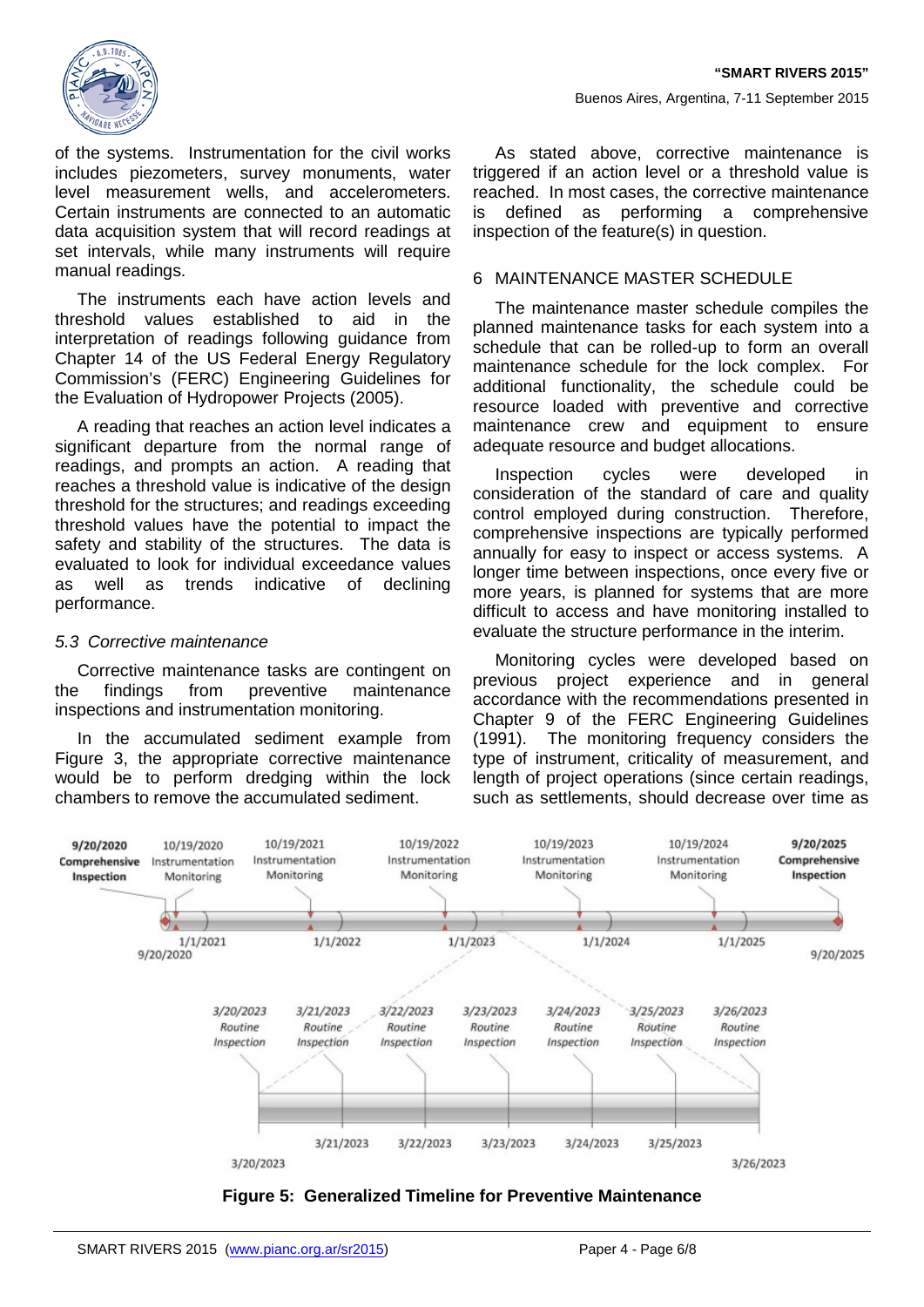

the structures adjust to the imposed loads).

The schedule also captures the possibility of additional inspections or monitoring that would occur in the event of significant or unusual events (e.g. large earthquake).

[Figure 5](#page-5-0) presents a generalized schedule for the preventive maintenance tasks described above.

## 7 PARALLELS TO OTHER TECHNIQUES

The US Army Corps of Engineers (USACE) and<br>US Bureau of Reclamation (USBR) have Bureau of Reclamation (USBR) have transitioned to a risk-informed decision-making (RIDM) approach for dam safety. The Best Practices in Dam and Levee Safety Risk Analysis (2012) outlines the agencies' approaches to risk analysis and risk assessment.

The basis of the approach is a potential failure mode analysis (PFMA). The PFMA exercise is a facilitated team exercise use to identify and evaluate potential failure modes (PFMs) for a structure or project. After identification, the PFMs are described from initiation through progression to the point of failure and resulting impacts are summarized. This approach can be outlined in an event tree.

An event tree is a "bottom-up" evaluation of a system. An event tree begins with the failure of a critical component of the system, and traces the necessary propagation path that is required to cause system failure. Probabilities can also be assigned to event trees, with the likelihood of occurrence of each step contributing to the probability of system failure due to failure of a specific system component.

The event tree traces a route similar to that which could be followed from a root cause up to the top event in a fault tree. A possible event tree branch for the sediment accumulation example is presented in [Figure 6.](#page-6-0)

Event trees are particularly useful for evaluating an existing system where knowledge of the system behavior and performance over time can inform the selection and evaluation of credible PFMs. Factors that make the occurrence of an event along the tree more or less likely can be captured in the assigned probabilities.

Potential consequences from full propagation of a failure mode are accounted for in the calculation of project risk. Finally, the calculated risk is compared to the tolerable risk to inform decision making on repair and upgrade decisions.

The overall RIDM approach closely parallels the FMECA and RCM principles. The fundamental goals of the techniques are: to prevent an undesirable consequence through the use of engineering judgment and timely intervention; and to provide appropriate system information to allow educated decision making.

#### 8 APPLICATION TO INLAND WATERWAYS AND **NAVIGATION**

The goals of reliability, availability, and ease of maintenance are also applicable to inland waterways and navigation projects. Inland projects serve a vital role in marine transport and can benefit from application of the same maintenance management techniques as those employed on the



<span id="page-6-0"></span>